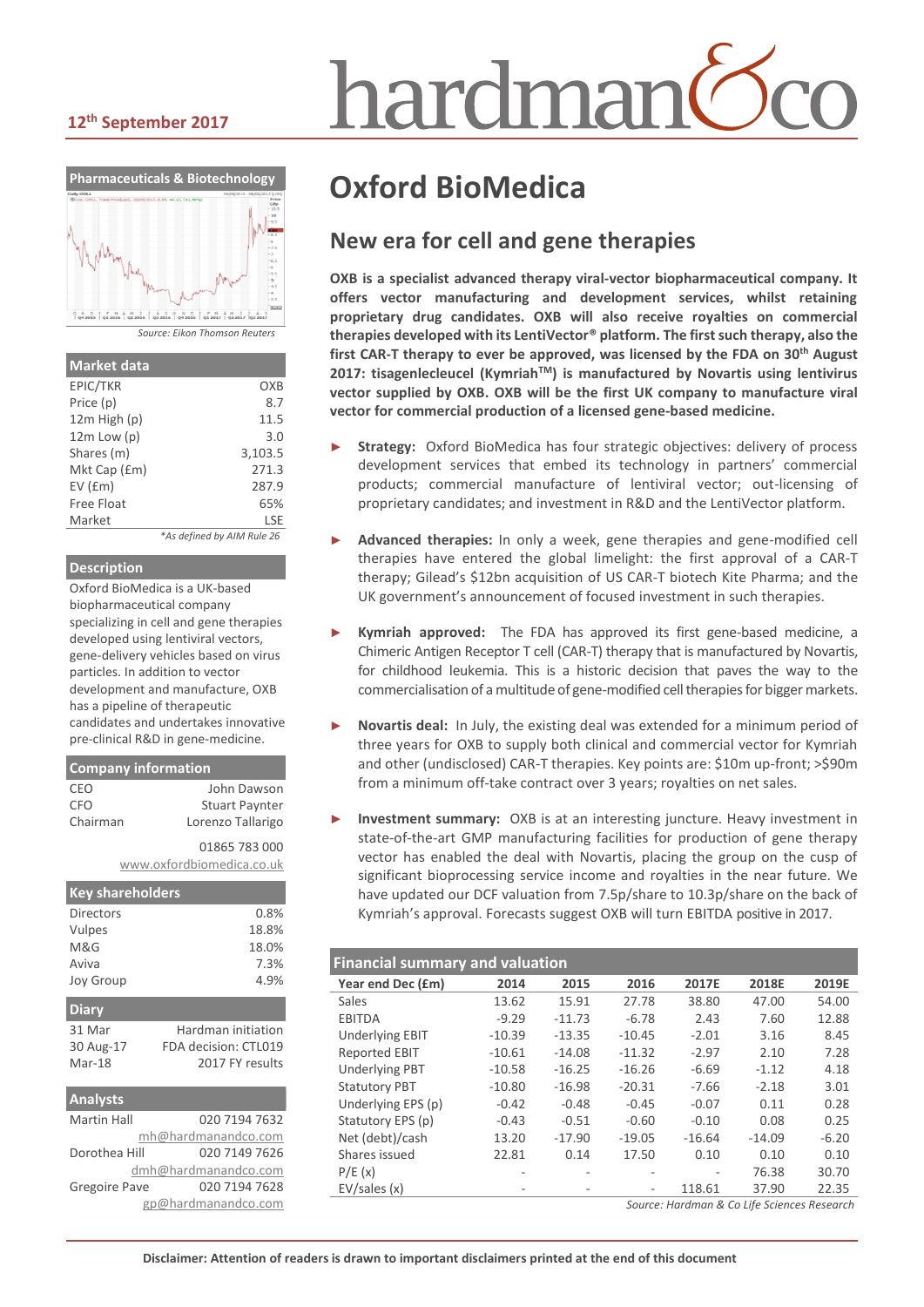*First CAR-T therapy has been approved by the FDA…*

*…and OXB supplies the essential vector delivery system to Novartis*

*Kymriah re-programmes patients' immune systems…*

*…to kill cancer cells that cause B-cell acute lymphoblastic leukemia*

*Deal with Novartis will deliver at least \$90m to OXB…*

*…plus (undisclosed) royalties on net sales*

# **New era for cell and gene therapy**

#### **First CAR-T approved: KymriahTM**

On 30<sup>th</sup> August, the FDA approved the Biologics License Application (BLA) for tisagenlecleucel, a Chimeric Antigen Receptor T cell (CAR-T) therapy, for the paediatric leukemia B-ALL<sup>1</sup>. Although not a surprise – it had been recommended unanimously by the Oncologic Drugs Advisory Committee (ODAC) a month previously – this is a momentous decision that launches a new era of modern medicine, in which genetic engineering is harnessed to tackle cancer. The early approval, around one month ahead of the PDUFA date, is illustration of the industry's excitement as decades of research are formally realised.

Tisagenlecleucel, trade name Kymriah, was discovered at the University of Pennsylvania and developed in collaboration with Novartis. As a therapy that requires extraction of T cells from patients for genetic engineering in a laboratory, followed by their reintroduction to the patient, this is the first gene-modified cell therapy to be approved anywhere in the world. It is also the first time that the FDA has approved a therapy involving genetic engineering of patients' living cells.

#### *OXB to supply vector*

For Oxford Biomedica, this is also a decision that moves it into a new phase – drawing income from a commercial therapy – and brings >£26m investment in facilities and three years of partnership with Novartis to fruition. In July, a deal was signed that extended OXB's term as the supplier of lentivirus vector for commercial and clinical manufacture of Kymriah and other CAR-T therapies. As described in detail in our July note '*Major deal to supply Novartis CAR-T programmes*', this includes a \$10m upfront payment and a minimum offtake of at least \$90m in bioprocessing fees over three years. Currently, OXB is the 'sole supplier'.

OXB will receive undisclosed royalties on net sales, presumed to be low single digit. Kymriah certainly has potential to reach blockbuster status given that label expansion to bigger indications is likely. However, a consensus on potential sales has not been reached, not least due to uncertainty on how the industry will respond to a new class of expensive drugs.

#### **Kymriah™ gene-modified human cells**

 $\overline{a}$ 



*Source: Novartis media release*

<sup>1</sup> https://www.fda.gov/NewsEvents/Newsroom/PressAnnouncements/ucm574058.htm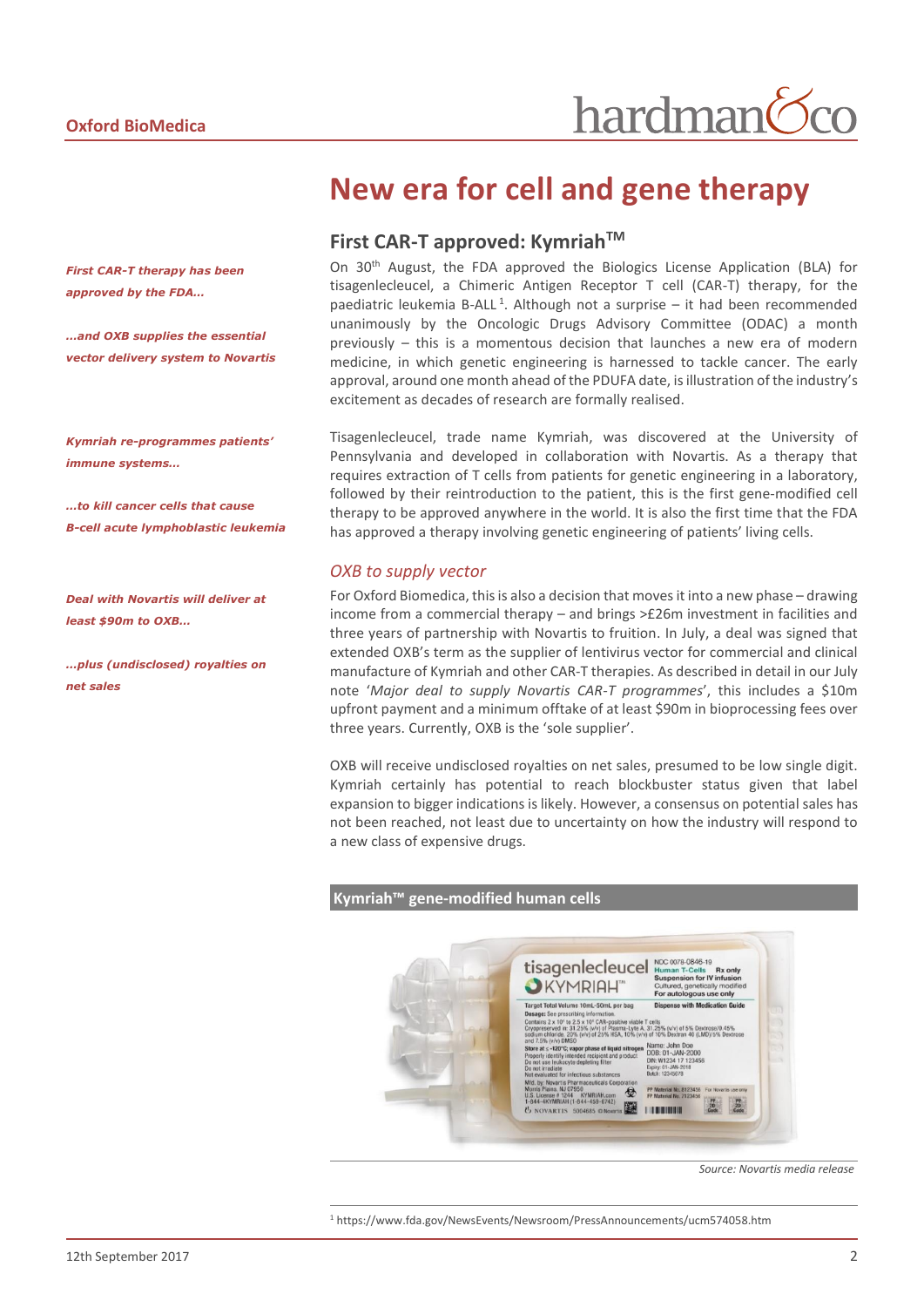# hardman

#### **Advanced therapies market**

The significance of the FDA's decision was recognised by the market, with OXB's share price hitting 11p (+22%) on the day of the announcement, on top of existing growth tracking the ODAC vote and closure of OXB's Novartis deal.

Days previously, CAR-T therapy entered the limelight with Gilead announcing that it would be acquiring Kite Pharma, a US biotech company specialising in CAR-T and other therapies, for \$11.9bn (£9.1bn). Kite has no commercial-stage products; its late stage CD19 CAR-Ts are, however, a direct competitor to Novartis's CAR-T programmes. Its lead candidate, axicabtagene ciloleucel, is under priority review in the US (PDUFA: 29<sup>th</sup> Nov '17) and has Priority Medicines (PRIME) status in the EU, for Kymriah's second indication: refractory diffuse large B-Cell lymphoma (DLBCL). Kite was first to file a CAR-T marketing authorization application (MAA) in Europe, with Novartis around six months behind. The third-party manufacturer of retroviral vector for Kite's programmes does not appear to have been disclosed<sup>2</sup>.

In the week'sfinal endorsement of cell and gene therapy, the UK government revealed that at least £42m of the first £146m of the Industrial Strategy Challenge Fund would go to accelerating advances in UK manufacture and delivery of advanced therapies<sup>3</sup>.

#### *New commercialisation model*

There are, however, many unknowns. Novartis will be the first to navigate commercial CAR-T manufacturing, with initially 35 treatment centres supplied by two manufacturing sites. The COGS for a single (although highly efficacious) treatment is high, estimated at \$200,000, and the price has been set at \$475,000<sup>4</sup>. Real-world outcomes will be closely scrutinised: one severe side effect, cytokine release syndrome (CRS), has plagued trials sponsored by both Juno and Cellectis.

Accordingly, the Kymriah approval was not only accompanied by FDA expansion of the Actemra (Roche) approval to include CAR-T associated CRS, by a specialised risk mitigation strategy, and by post-marketing observational study requirements, but also by details of a collaboration between Novartis and the Centers for Medicare & Medicaid Services (CMS) for a new outcomes-based pricing strategy. Payment of the \$475,000 will only be due if there is a positive response to Kymriah within a month of treatment<sup>5</sup>. What 'response' entails has not been disclosed, although CRS in trials has occurred within days of administration<sup>6</sup>.

#### *OXB royalties*

Following the approval, we have adjusted our model of OXB's royalty stream from Kymriah sales in two ways:

- Price: decreased by \$125,000 per treatment (our estimate was \$600,000)
- **Volume:** in part to reflect the commercial pricing initiative, peak sales have been increased by lifting market penetration by 5% in both the US and EU, for both the B-ALL and DLBCL indications

 $\overline{a}$ 

*Gilead acquiring Kite Pharma…*

*…a US company developing CAR-T and other cell therapies…*

*…for \$11.9bn*

*UK government focusing investment on advanced therapies*

*High efficacy and big unmet need…*

*…high COGS and high treatment price*

*Outcomes-based pricing – the solution?*

*Royalty to OXB presumed to be around 4%*

<sup>2</sup> Kite Pharma 10-Q SEC filing (2016)

<sup>3</sup> www.gov.uk/government/news/sir-john-bell-to-unveil-industry-led-proposals-to-build-uks-status-asworld-leader-in-life-sciences

<sup>4</sup> www.biopharmadive.com/news/the-next-challenge-for-car-t-large-scale-production/408395/

<sup>5</sup> www.novartis.com/news/media-releases/novartis-receives-first-ever-fda-approval-car-t-cell-therapykymriahtm-ctl019

<sup>6</sup> www.cellectis.com/en/press/cellectis-reports-clinical-hold-of-ucart123-studies/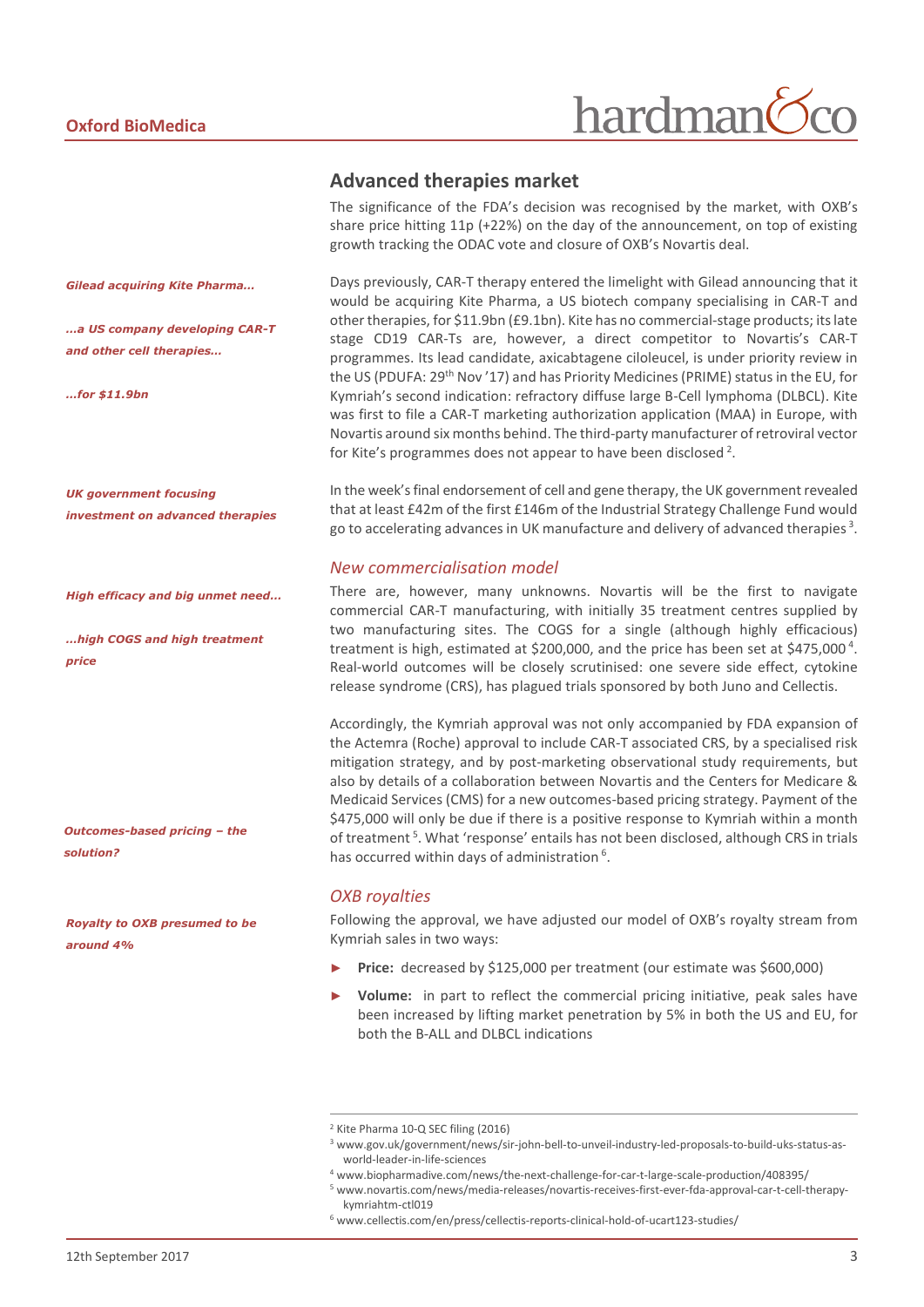#### **Oxford BioMedica**

*Hardman estimates \$82m peak royalty income per annum*

*Multiple unknown factors could materially alter royalty estimates* This has not materially altered the magnitude of royalty forecasts, which remain around \$82m per annum at peak. We have not altered any other assumptions (e.g. our royalty rate assumption remains 4%) and there are unknown factors that could have a significant effect on estimates:

hardman

- Market competition: should other CAR-Ts be approved (e.g. for DLBCL, near term)
- **Market potential:** should there be expansion of Kymriah's label to other indications or to first- or second-line treatment
- Price: may be altered for additional indications or in certain jurisdictions
- **Market penetration:** in part depends on the reimbursement environment

#### **OXB valuation update**

We have, however, increased our sum-of-parts DCF valuation of OXB:

- Kymriah approval: the risk adjustment for the probability of not reaching the market has been removed
- Royalty payment: we have brought the early royalty payments forward into 2018, still allowing for peak sales in 2025 (Novartis expects to have all 35 treatment centres running by the end of the year<sup>7</sup>)

This resulted in an estimated group enterprise value of £335m (cf. £244m previously) and a risk-adjusted valuation of 10.3p per share (cf. 7.5p previously). Further positive news flow from Novartis on Kymriah – approval in other jurisdictions or indications – would increase the valuation, suggesting that this share price level is likely to be reached relatively quickly. The book value of the GMP manufacturing and HQ fixed assets, £27.5m, is assumed to be inherent in the EV/sales multiple.

| <b>Summary valuation</b>              |               |          |  |  |  |  |
|---------------------------------------|---------------|----------|--|--|--|--|
| <b>Oxford BioMedica</b>               | Previous (£m) | New (£m) |  |  |  |  |
| Bioprocessing (EV/sales 4.0x)         | 188           | 188      |  |  |  |  |
| Novartis royalty stream               | 46            | 137      |  |  |  |  |
| Proprietary portfolio – risk adjusted | 10            | 10       |  |  |  |  |
| <b>Group Enterprise Value</b>         | 244           | 335      |  |  |  |  |
| Net cash/(debt)                       | $-19$         | $-17$    |  |  |  |  |
| Market capitalisation                 | 225           | 319      |  |  |  |  |
| Shares in issue (m)                   | 3,008         | 3,104    |  |  |  |  |
| Valuation/share (p)                   | 7.5           | 10.3     |  |  |  |  |

*Source: Hardman & Co Life Sciences Research*

*OXB sum-of-the-parts valuation has increased +37% from 7.5p to 10.3p per share* 

 $\overline{a}$ 

<sup>7</sup> https://uk.reuters.com/article/us-novartis-fda/novartis-gene-therapy-approval-signals-new-cancertreatment-era-idUKKCN1BA1ZY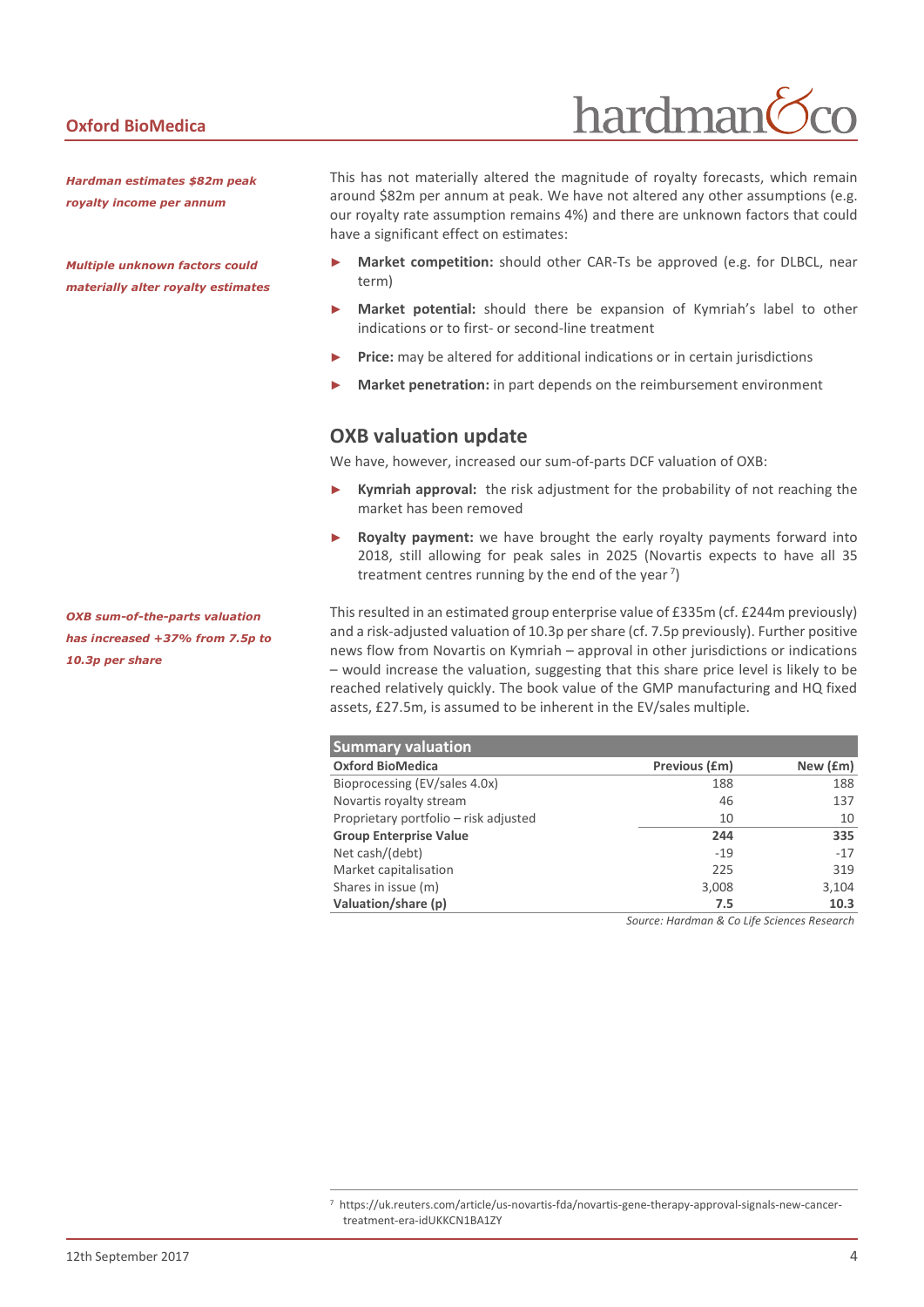# **Forecasts**

I

# **Profit and Loss**

- ► **Licensing income:** Up-front \$10m/£7.7m from Novartis has been included in other income - spread over three years from 5<sup>th</sup> July 2017
- ► **Net interest:** Interest payable has been reduced by \$0.55m/£0.4m in 2017 to reflect the six-month benefit from the new Oaktree loan facility. A further, similar, reduction has been included in fiscal 2018

| Profit & Loss account         |          |          |          |          |          |          |
|-------------------------------|----------|----------|----------|----------|----------|----------|
| Year end Dec (£m)             | 2014     | 2015     | 2016     | 2017E    | 2018E    | 2019E    |
| GBP:EUR                       | 1.24     | 1.38     | 1.18     | 1.18     | 1.18     | 1.18     |
| GBP:USD                       | 1.65     | 1.53     | 1.35     | 1.35     | 1.35     | 1.35     |
|                               |          |          |          |          |          |          |
| Bioprocessing + PD*           | 7.80     | 14.44    | 23.98    | 35.06    | 42.42    | 48.56    |
| Additional income             | 6.37     | 3.54     | 3.80     | 3.78     | 4.58     | 5.43     |
| <b>Group revenues</b>         | 13.62    | 15.91    | 27.78    | 38.80    | 47.00    | 54.00    |
| COGS                          | $-4.42$  | $-5.84$  | $-11.84$ | $-16.50$ | $-19.30$ | $-20.81$ |
| <b>Gross profit</b>           | 9.20     | 10.07    | 15.94    | 22.30    | 27.70    | 33.19    |
| Gross margin (%)              | 67.6%    | 63.3%    | 57.4%    | 57.5%    | 58.9%    | 61.5%    |
| SG&A                          | $-3.74$  | $-6.01$  | $-5.09$  | $-5.00$  | $-5.26$  | $-5.50$  |
| R&D                           | $-16.99$ | $-20.27$ | $-24.30$ | $-22.10$ | $-23.35$ | $-23.31$ |
| <b>EBITDA</b>                 | $-9.29$  | $-11.73$ | $-6.78$  | 2.43     | 7.60     | 12.88    |
| Depreciation                  | $-0.70$  | $-1.26$  | $-3.34$  | $-4.10$  | $-4.10$  | $-4.10$  |
| Amortisation                  | $-0.40$  | $-0.36$  | $-0.34$  | $-0.34$  | $-0.34$  | $-0.34$  |
| Other income                  | 1.13     | 2.86     | 3.00     | 2.78     | 4.07     | 4.07     |
| <b>Underlying EBIT</b>        | $-10.39$ | $-13.35$ | $-10.45$ | $-2.01$  | 3.16     | 8.45     |
| EBIT margin (%)               | 76.3%    | 83.9%    | 37.6%    | $-5.2%$  | 6.7%     | 15.6%    |
| Share based costs             | $-0.22$  | $-0.73$  | $-0.87$  | $-0.97$  | $-1.07$  | $-1.17$  |
| <b>Exceptional items</b>      | 0.00     | 0.00     | 0.00     | 0.00     | 0.00     | 0.00     |
| <b>Stat. Operating profit</b> | $-10.61$ | $-14.08$ | $-11.32$ | $-2.97$  | 2.10     | 7.28     |
| Net interest                  | $-0.19$  | $-2.90$  | $-5.81$  | $-4.68$  | $-4.28$  | $-4.27$  |
| Forex gain/loss               | 0.00     | 0.00     | $-3.18$  | 0.00     | 0.00     | 0.00     |
| Pre-tax profit                | $-10.58$ | $-16.25$ | $-19.44$ | $-6.69$  | $-1.12$  | 4.18     |
| <b>Exceptional items</b>      | 0.00     | 0.00     | 0.00     | 0.00     | 0.00     | 0.00     |
| Reported pre-tax              | $-10.80$ | $-16.98$ | $-20.31$ | $-7.66$  | $-2.18$  | 3.01     |
| Tax payable/credit            | 2.14     | 3.96     | 3.67     | 4.42     | 4.67     | 4.66     |
| <b>Underlying net income</b>  | $-8.44$  | $-12.29$ | $-15.78$ | $-2.27$  | 3.55     | 8.84     |
| Statutory net income          | $-8.66$  | $-13.02$ | $-16.64$ | $-3.24$  | 2.49     | 7.67     |
|                               |          |          |          |          |          |          |
| Ordinary shares (m)           |          |          |          |          |          |          |
| Period-end                    | 2,566    | 2,574    | 3,088    | 3,104    | 3,105    | 3,106    |
| Weighted average              | 2,019    | 2,570    | 2,780    | 3,094    | 3,104    | 3,105    |
| Fully diluted                 | 2,108    | 2,670    | 2,909    | 3,351    | 3,361    | 3,363    |
|                               |          |          |          |          |          |          |
| U/lying Basic EPS (p)         | $-0.42$  | $-0.48$  | $-0.57$  | $-0.07$  | 0.11     | 0.28     |
| Stat. Basic EPS (p)           | $-0.43$  | $-0.51$  | $-0.60$  | $-0.10$  | 0.08     | 0.25     |
| U/I Fully-diluted EPS (p)     | $-0.40$  | $-0.46$  | $-0.54$  | $-0.07$  | 0.11     | 0.26     |
| Stat. Fully-diluted EPS (p)   | $-0.41$  | $-0.49$  | $-0.57$  | $-0.10$  | 0.07     | 0.23     |
| DPS (p)                       | 0.0      | 0.0      | 0.0      | 0.0      | 0.0      | 0.0      |

*\*PD: Process Development*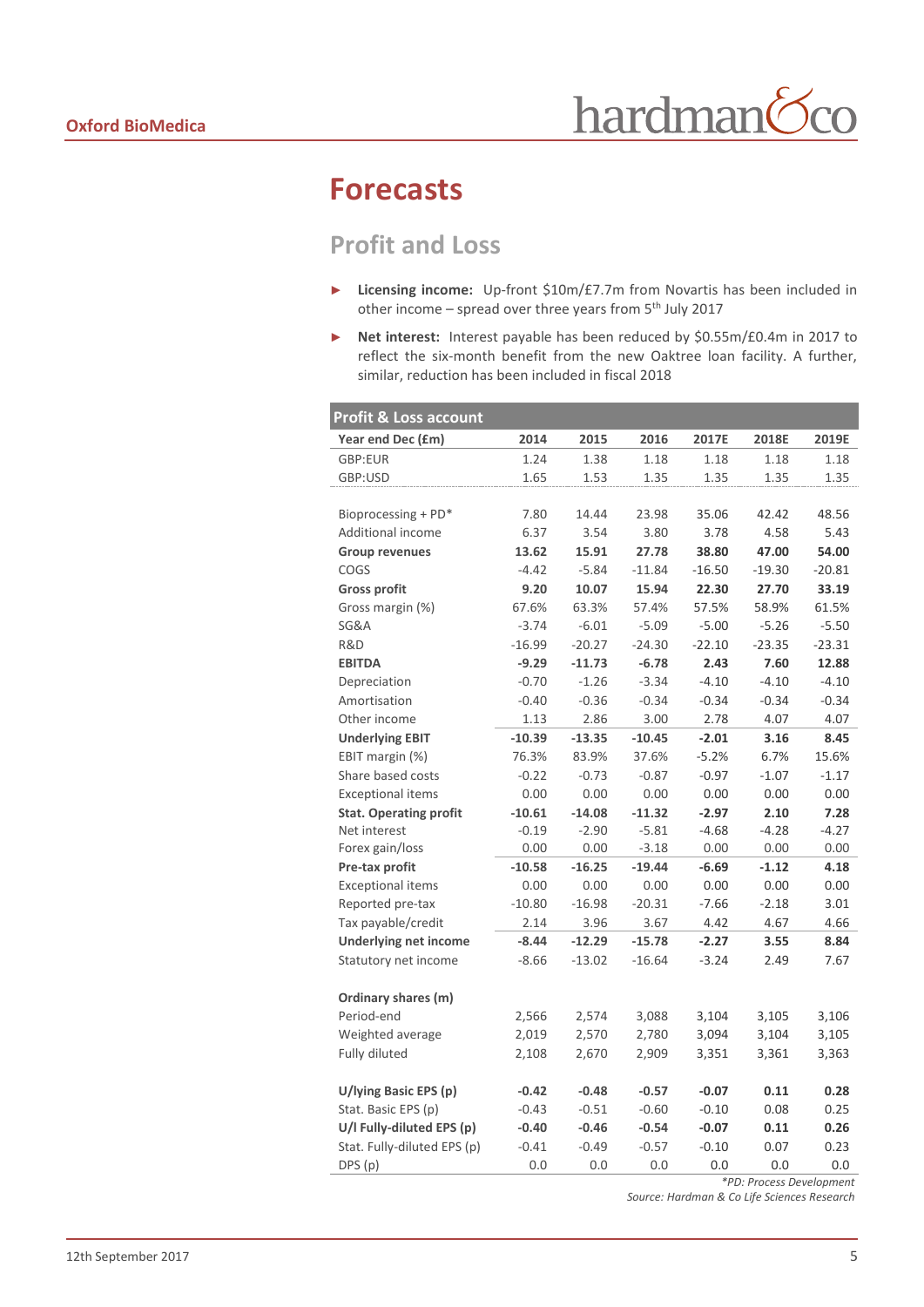### **Balance sheet**

- Novartis up-front payment: accrued and included in the P&L under other income, this drops through to cashflow, benefiting the period-end cash balance
- Loan facilities: There is no material change in the long-term debt, with little difference between the new \$55m Oaktree facilities being used to repay the \$50m loan from Oberland plus true-up payments
- Ring-fenced cash: Freeing up the \$10m ring-fenced cash does not make any difference to the total cash held in the balance sheet at the period end
- ► **No changes to forecasts:** No changes have been made to our financial forecasts – only the valuation has changed to reflect the FDA approval. In our interim results update we included the £7.7m up-front from Novartis, which improved the net debt position at the end of fiscal 2017 from -£25.0m to -£16.9m, and also flowed through to subsequent years

| <b>Balance sheet</b>    |         |          |          |          |          |          |
|-------------------------|---------|----------|----------|----------|----------|----------|
| @31st December (£m)     | 2014    | 2015     | 2016     | 2017E    | 2018E    | 2019E    |
| Shareholders' funds     | 23.04   | 10.89    | 12.62    | 9.48     | 12.06    | 19.84    |
| Cumulated goodwill      | 0.00    | 0.00     | 0.00     | 0.00     | 0.00     | 0.00     |
| Total equity            | 23.04   | 10.89    | 12.62    | 9.48     | 12.06    | 19.84    |
|                         |         |          |          |          |          |          |
| Share capital           | 25.66   | 25.74    | 30.88    | 30.88    | 30.88    | 30.88    |
| <b>Reserves</b>         | $-2.62$ | $-14.85$ | $-18.26$ | $-21.40$ | $-18.81$ | $-11.04$ |
| Provisions/liabilities  | 3.46    | 4.42     | 3.94     | 0.00     | 0.00     | 0.00     |
| Deferred tax            | 0.00    | 0.00     | 0.00     | 0.00     | 0.00     | 0.00     |
| Long-term loans         | 1.00    | 27.26    | 34.39    | 37.12    | 39.85    | 42.58    |
| Short-term debt         | 0.00    | 0.00     | 0.00     | 0.00     | 0.00     | 0.00     |
| less: Cash              | 14.20   | 9.36     | 15.34    | 20.46    | 25.74    | 36.37    |
| less: Deposits          | 0.00    | 0.00     | 0.00     | 0.00     | 0.00     | 0.00     |
| <b>Invested capital</b> | 13.31   | 33.21    | 34.95    | 26.13    | 26.18    | 26.05    |
|                         |         |          |          |          |          |          |
| <b>Fixed assets</b>     | 8.94    | 24.40    | 27.51    | 25.35    | 23.09    | 21.05    |
| Intangible assets       | 2.11    | 1.74     | 1.33     | 1.00     | 0.66     | 0.33     |
| Inventories             | 1.41    | 2.71     | 2.20     | 3.22     | 3.90     | 4.46     |
| Trade debtors           | 3.62    | 7.37     | 5.43     | 2.36     | 2.84     | 3.40     |
| Other debtors           | 1.53    | 3.56     | 1.47     | 4.94     | 4.94     | 4.94     |
| Tax liability/credit    | $-2.79$ | $-3.59$  | $-2.51$  | 3.67     | 4.42     | 4.67     |
| <b>Trade creditors</b>  | 2.00    | 2.72     | 3.00     | $-1.58$  | $-1.58$  | $-1.58$  |
| Other creditors         | $-3.52$ | $-5.70$  | $-3.49$  | $-12.82$ | $-12.09$ | $-11.22$ |
| Debtors less creditors  | 0.85    | 4.37     | 3.90     | $-3.43$  | $-1.47$  | 0.22     |
| <b>Invested capital</b> | 13.31   | 33.21    | 34.95    | 26.13    | 26.18    | 26.05    |
| Net cash/(debt)         | 13.20   | $-17.90$ | $-19.05$ | $-16.66$ | $-14.11$ | $-6.21$  |
|                         |         |          |          |          |          |          |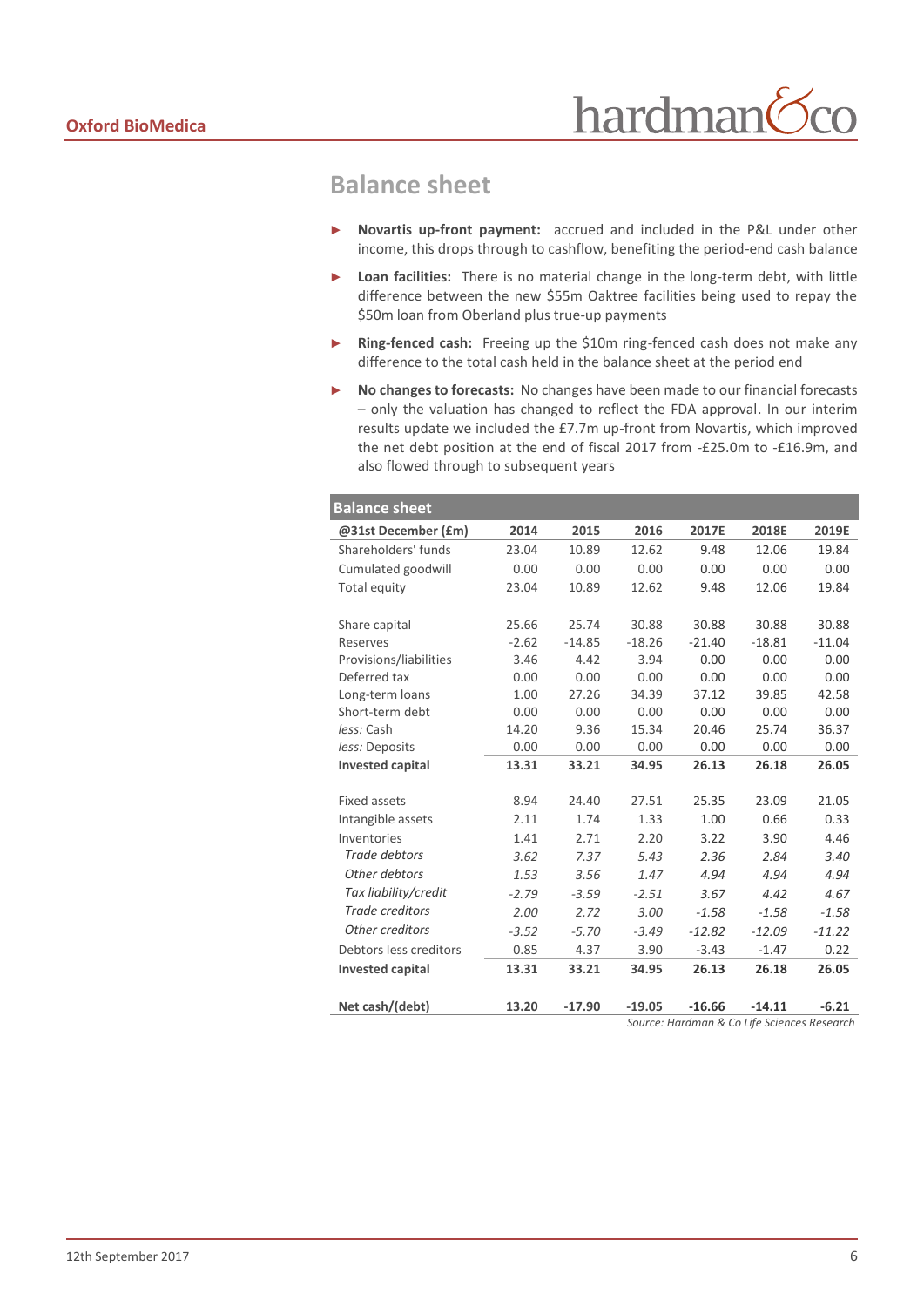## **Cashflow**

- ► **Novartis up-front:** Received in July 2017 which, together with the R&D tax credits, suggests that OXB will be modestly cash generative in fiscal 2017
- ► **Depreciation:** The depreciation rate has risen following completion during 2016 of the new manufacturing facilities in Oxford
- ► **Working capital:** Given that much of OXB's work is on a fee-for service basis, there is no major working capital requirement for the group. However, preparation for the commercialisation of Kymriah has required increased shortterm working capital in 1H'17, offset, more recently, by the freeing up of the \$10m ring-fenced cash under the Oberland loan terms
- ► **Net interest:** The actual cash paid on loan interest is lower than the charge to the P&L account because there is no cash payment associated with the amortisation charge accruing
- ► **Cap-ex:** Completion of Windrush Court facilities is expected to see capital expenditure fall to maintenance levels, estimated at around £2m per annum

| <b>Cashflow</b>                  |          |          |          |          |          |          |
|----------------------------------|----------|----------|----------|----------|----------|----------|
| Year end Dec (£m)                | 2014     | 2015     | 2016     | 2017E    | 2018E    | 2019E    |
| <b>Underlying EBIT</b>           | $-10.39$ | $-13.35$ | $-10.45$ | $-2.01$  | 3.16     | 8.45     |
| Depreciation                     | 0.70     | 1.26     | 3.34     | 4.10     | 4.10     | 4.10     |
| Amortisation                     | 0.40     | 0.36     | 0.34     | 0.34     | 0.34     | 0.34     |
| <i><u><b>Inventories</b></u></i> | $-0.73$  | $-1.30$  | 0.50     | $-1.02$  | $-0.68$  | $-0.56$  |
| Receivables                      | $-2.56$  | $-5.78$  | 4.03     | $-0.39$  | $-0.47$  | $-0.57$  |
| Payables                         | 3.37     | 2.98     | $-3.28$  | 0.00     | 0.00     | 0.00     |
| Change in working capital        | 0.08     | $-4.09$  | 1.25     | $-1.41$  | $-1.15$  | $-1.13$  |
| Exceptionals/provisions          | 1.65     | 0.95     | $-0.75$  | 5.65     | $-0.75$  | $-0.75$  |
| <b>Disposals</b>                 | 0.00     | 0.00     | 0.00     | 0.00     | 0.00     | 0.00     |
| Other                            | 0.13     | 0.00     | $-0.90$  | 0.00     | 0.00     | 0.00     |
| Company op cashflow              | $-7.43$  | $-14.87$ | $-5.93$  | 5.25     | 4.55     | 9.87     |
| Net interest                     | $-0.19$  | $-1.46$  | $-3.21$  | $-4.68$  | $-4.68$  | $-4.68$  |
| Tax paid/received                | 1.64     | 3.24     | 4.08     | 3.67     | 4.42     | 4.67     |
| Operational cashflow             | $-5.98$  | $-13.08$ | $-5.06$  | 4.24     | 4.29     | 9.86     |
| Capital expenditure              | $-5.58$  | $-16.72$ | $-6.46$  | $-1.94$  | $-1.84$  | $-2.06$  |
| Sale of fixed assets             | 0.00     | 0.00     | 0.00     | 0.00     | 0.00     | 0.00     |
| Free cashflow                    | $-11.56$ | $-29.80$ | $-11.52$ | 2.30     | 2.45     | 7.80     |
| <b>Dividends</b>                 | 0.00     | 0.00     | 0.00     | 0.00     | 0.00     | 0.00     |
| Acquisitions                     | 0.00     | 0.00     | 0.00     | 0.00     | 0.00     | 0.00     |
| <b>Disposals</b>                 | 0.00     | 0.00     | 0.00     | 0.00     | 0.00     | 0.00     |
| Other investments                | 0.00     | 0.00     | 0.00     | 0.00     | 0.00     | 0.00     |
| <b>Cashflow after invests.</b>   | $-11.56$ | $-29.80$ | $-11.52$ | 2.30     | 2.45     | 7.80     |
| Share repurchases                | $-0.23$  | 0.00     | 0.00     | 0.00     | 0.00     | 0.00     |
| Share issues                     | 22.81    | 0.14     | 17.50    | 0.10     | 0.10     | 0.10     |
| Currency effect                  | 0.00     | $-1.44$  | $-7.13$  | 0.00     | 0.00     | 0.00     |
| Loans/cash acquired              | 0.00     | 0.00     | 0.00     | 0.00     | 0.00     | 0.00     |
| Change in net debt               | 11.03    | $-31.10$ | $-1.15$  | 2.40     | 2.55     | 7.90     |
| Hardman FCF/share (p)            | $-0.30$  | $-0.51$  | $-0.18$  | 0.14     | 0.14     | 0.32     |
|                                  |          |          |          |          |          |          |
| Opening net cash                 | 2.17     | 13.20    | $-17.90$ | $-19.05$ | $-16.66$ | $-14.11$ |
| Closing net cash                 | 13.20    | $-17.90$ | $-19.05$ | $-16.65$ | $-14.11$ | $-6.21$  |